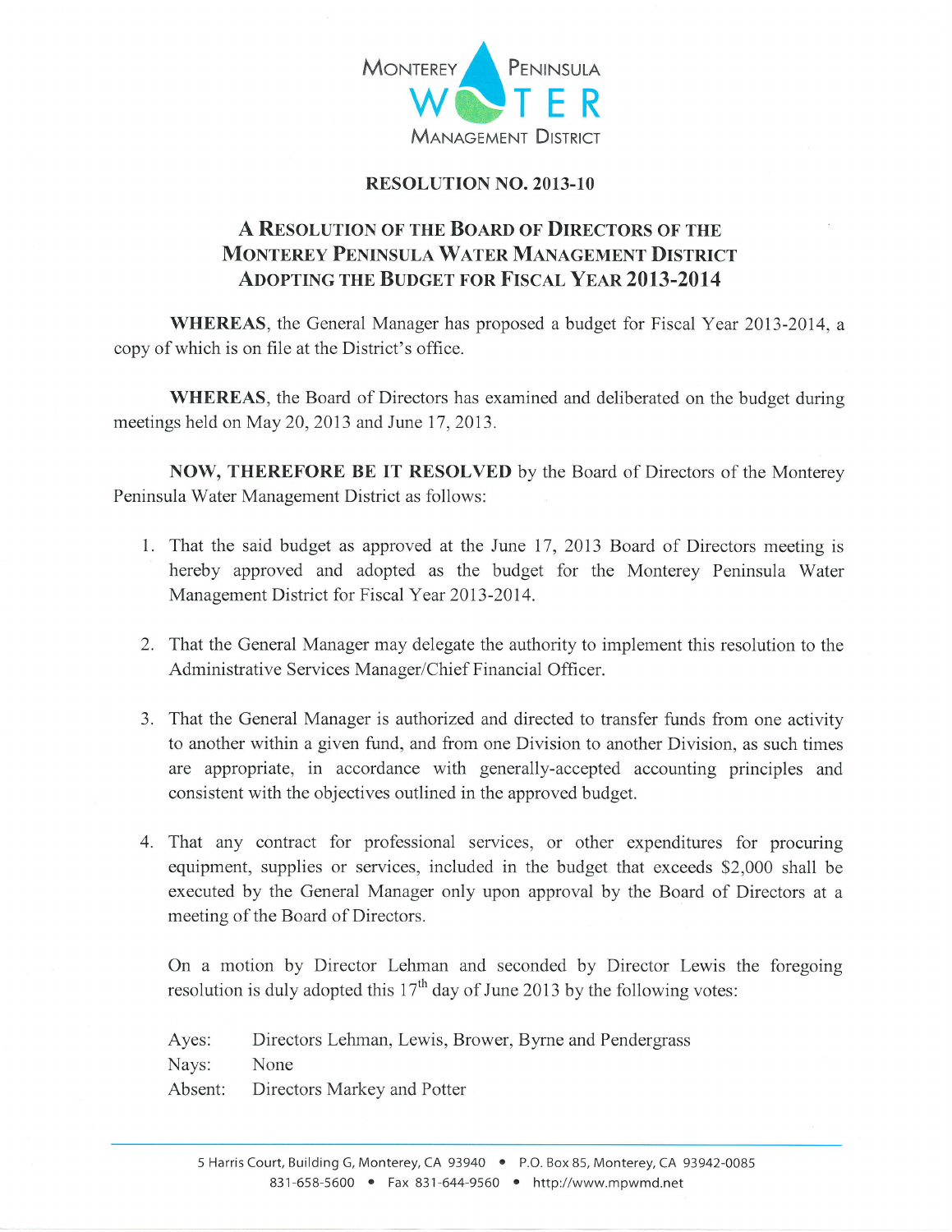Final MPWMD Resolution No. 2013-10 – Adopting the Budget for FY 2013-14 – Page 2 of 2

I, David J. Stoldt, Secretary to the Board of Directors of the Monterey peninsula Water Management District, hereby certify that the foregoing is a resolution duly adopted on the  $17<sup>th</sup>$ day of June 2013.

Witness my hand and seal of the Board of Directors this  $17<sup>th</sup>$  day of June 2013.

David J. Stoldt

Secretary to the Board

U:\staff\Resolutions\2013\2013\_10\FINAL2013\_10.docx